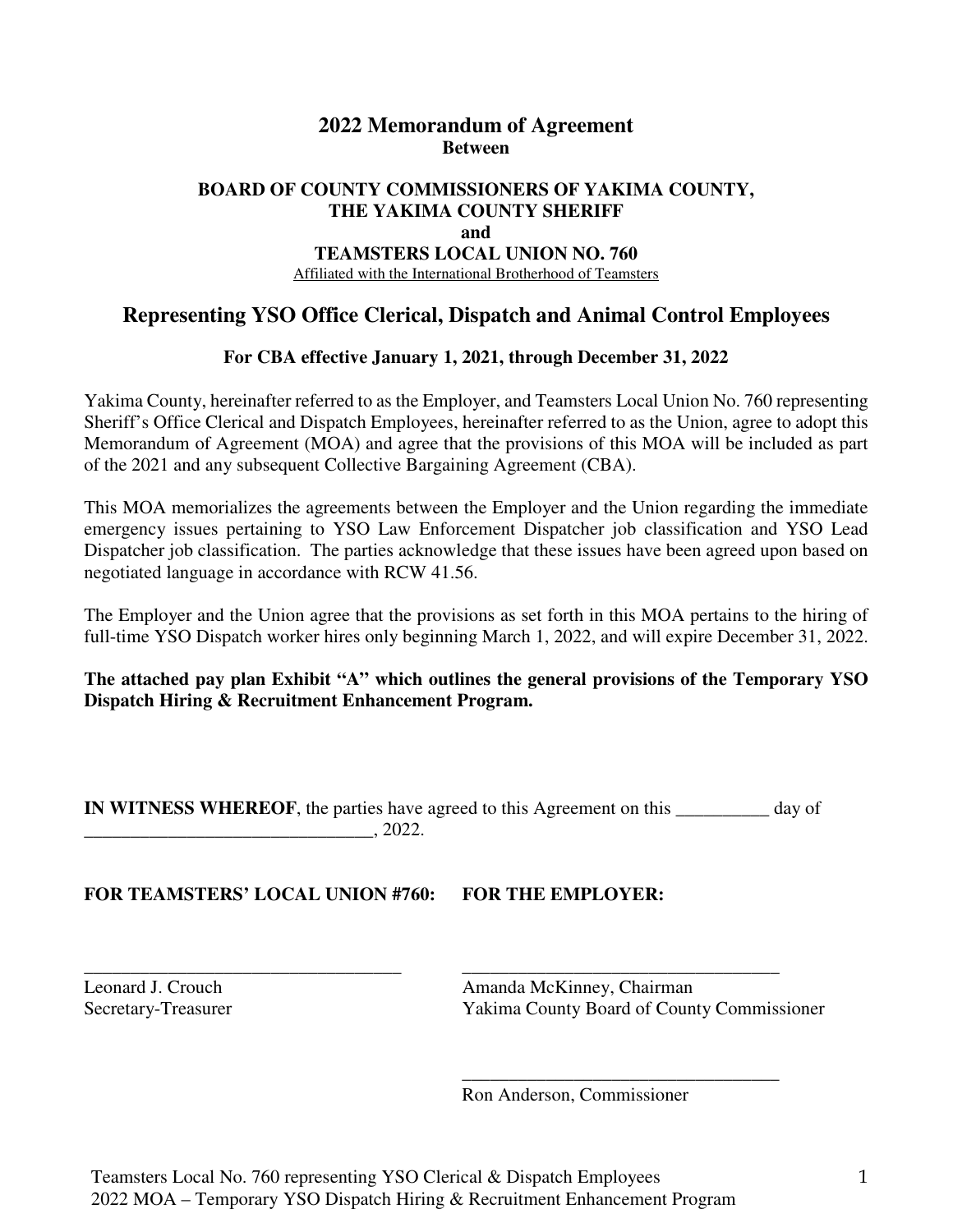Adopted Copy Available at Yakima County Human Resources 128 N. 2<sup>nd</sup> Street, Room B27 Yakima, WA 98901

Yakima County Board of County Commissioner

LaDon Linde, Commissioner Yakima County Board of County Commissioner

\_\_\_\_\_\_\_\_\_\_\_\_\_\_\_\_\_\_\_\_\_\_\_\_\_\_\_\_\_\_\_\_\_\_

Robert Udell, Yakima County Sheriff

\_\_\_\_\_\_\_\_\_\_\_\_\_\_\_\_\_\_\_\_\_\_\_\_\_\_\_\_\_\_\_\_\_\_ Jacqui Lindsay, Human Resources Director

\_\_\_\_\_\_\_\_\_\_\_\_\_\_\_\_\_\_\_\_\_\_\_\_\_\_\_\_\_\_\_\_\_\_